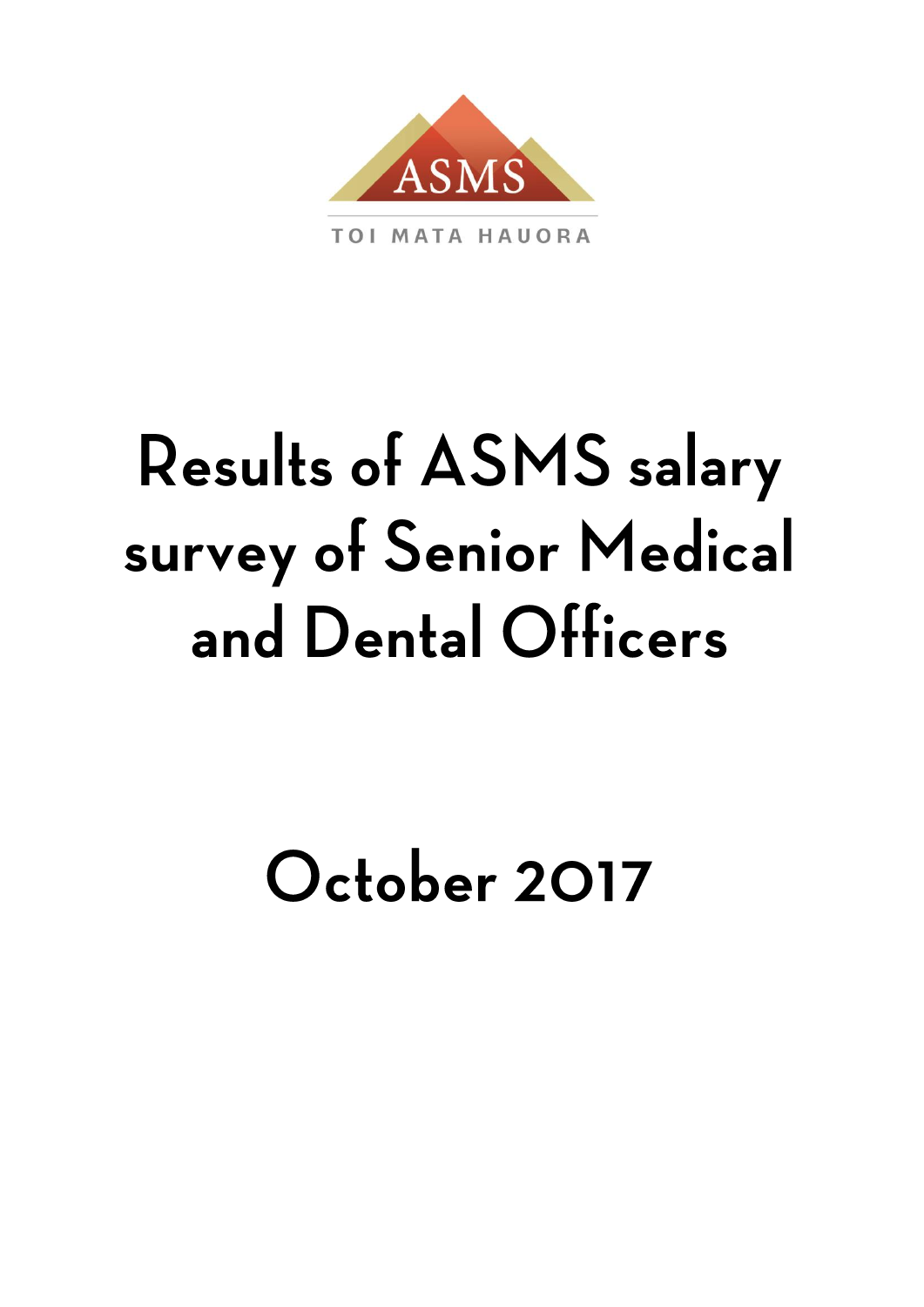## **TABLES**

| Table 1: |                                                                                            |  |
|----------|--------------------------------------------------------------------------------------------|--|
| Table 2: |                                                                                            |  |
| Table 3: |                                                                                            |  |
| Table 4: | Ranked average medical and dental officer salary per DHB including numbers of medical and  |  |
|          |                                                                                            |  |
| Table 5: |                                                                                            |  |
| Table 6: | Numbers of medical and dental officers on each salary step by gender and DHB 2017 11       |  |
| Table 7: | Combined specialist and medical/dental officer superannuation arrangements per DHB 2017 15 |  |
|          |                                                                                            |  |

## **FIGURES**

| Figure 1: | Total numbers of specialists and medical and dental officers employed by DHBs 2006-20175         |  |
|-----------|--------------------------------------------------------------------------------------------------|--|
| Figure 2: | Percentage change in numbers of specialists and medical and dental officers employed by DHBs     |  |
|           |                                                                                                  |  |
| Figure 3: | Summary of national average full time equivalent salaries for specialists and medical and dental |  |
|           |                                                                                                  |  |
| Figure 4: | Percentage change in average specialist and medical and dental officer salary 2011-20176         |  |
| Figure 5: | Proportion of specialists on the top step of the salary scale from 2006-2017 11                  |  |
| Figure 6: |                                                                                                  |  |
| Figure 7: |                                                                                                  |  |
| Figure 8: |                                                                                                  |  |
| Figure 9: |                                                                                                  |  |
|           |                                                                                                  |  |

MMM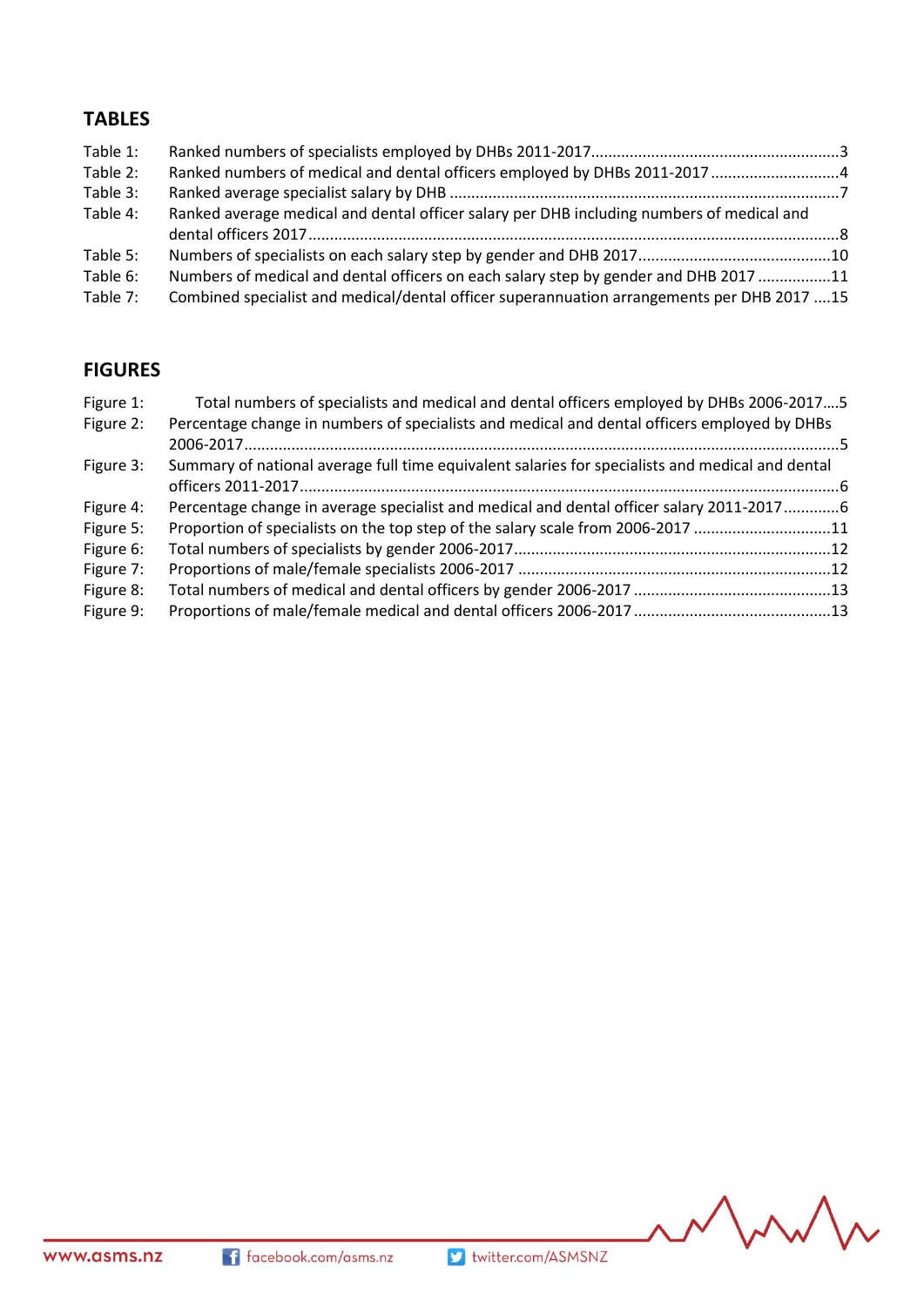#### **INTRODUCTION**

The Association of Salaried Medical Specialists (ASMS) has been recording the salaries of specialists and medical and dental officers working at District Health Boards (DHBs) throughout the country since 1993. Information is requested from DHBs about the number of senior medical and dental staff on each step of the salary scale as at 1 July 2017, whether they are ASMS members or not. The salary steps are those derived from the 2015 ASMS DHB Multi-Employer Collective Agreement (MECA). This survey reports on the current salary scales of the MECA which came into effect on 1 July 2015 and not the salary scales of the new MECA which came into effect on 3 July 2017. The figures represent the number of people on each salary step rather than full-time equivalents (FTE) and do not take into account hours worked in excess of 40 hours per week, availability allowances and any other salary enhancements.

In addition to recording numbers of senior medical and dental staff per salary step, the survey requests a breakdown of these numbers by gender. This provides an insight into the gender composition of senior medical and dental staff by DHB, as well as allowing us to track changes in this regard since the data became available more than 10 years ago.

Finally, the survey requests information on the superannuation schemes currently used by senior medical and dental staff. There are three categories in this section; the number receiving an employer contribution under the Government Superannuation Fund (GSF) or the National Provident Fund (NPF) which closed to new members in 1992, the number receiving a contribution under the DHB MECA Clause 17.2 and those who receive an employer contribution in some other way.

#### **KEY FINDINGS**

As at 1 July 2017, there were 4691 specialists and 503 medical and dental officers employed across New Zealand's DHBs, with a total senior medical workforce of 5194 people. These figures represent a 2.9% increase in specialist numbers and a 3.9% increase in medical and dental officer numbers compared with the previous year. Of these, 2958 (63.1%) of specialists were male and 1733 (36.9%) were female. This represents an increase in the number of male specialists of 0.4% and an increase in the number of female specialists of 7.4% compared with 2016. For medical and dental officers, 260 (51.7%) were male and 243 (48.3%) were female. This represents an increase in the number of male medical and dental officers of 1.6% and an increase in the number of females of 6.6% compared with 2016.

The figures report an increase in the average specialist salary of 0.3% and a decrease in the average medical and dental officer salary of 0.4% compared with the previous year. The highest average salary for specialists was recorded at Tairawhiti DHB (\$204,859 n=53) reflecting the high proportion of specialists on the top step (n=30) and the lowest at Canterbury DHB (\$191,881 n=540) reflecting the larger numbers of specialists at the DHB and their spread across the salary steps. The highest average salary for medical and dental officers was shared between West Coast (n=5), Wairarapa (n=3) and Tairawhiti (n=2) DHBs (\$166,000) with the lowest average salary at Northland DHB (\$132,904 n=13).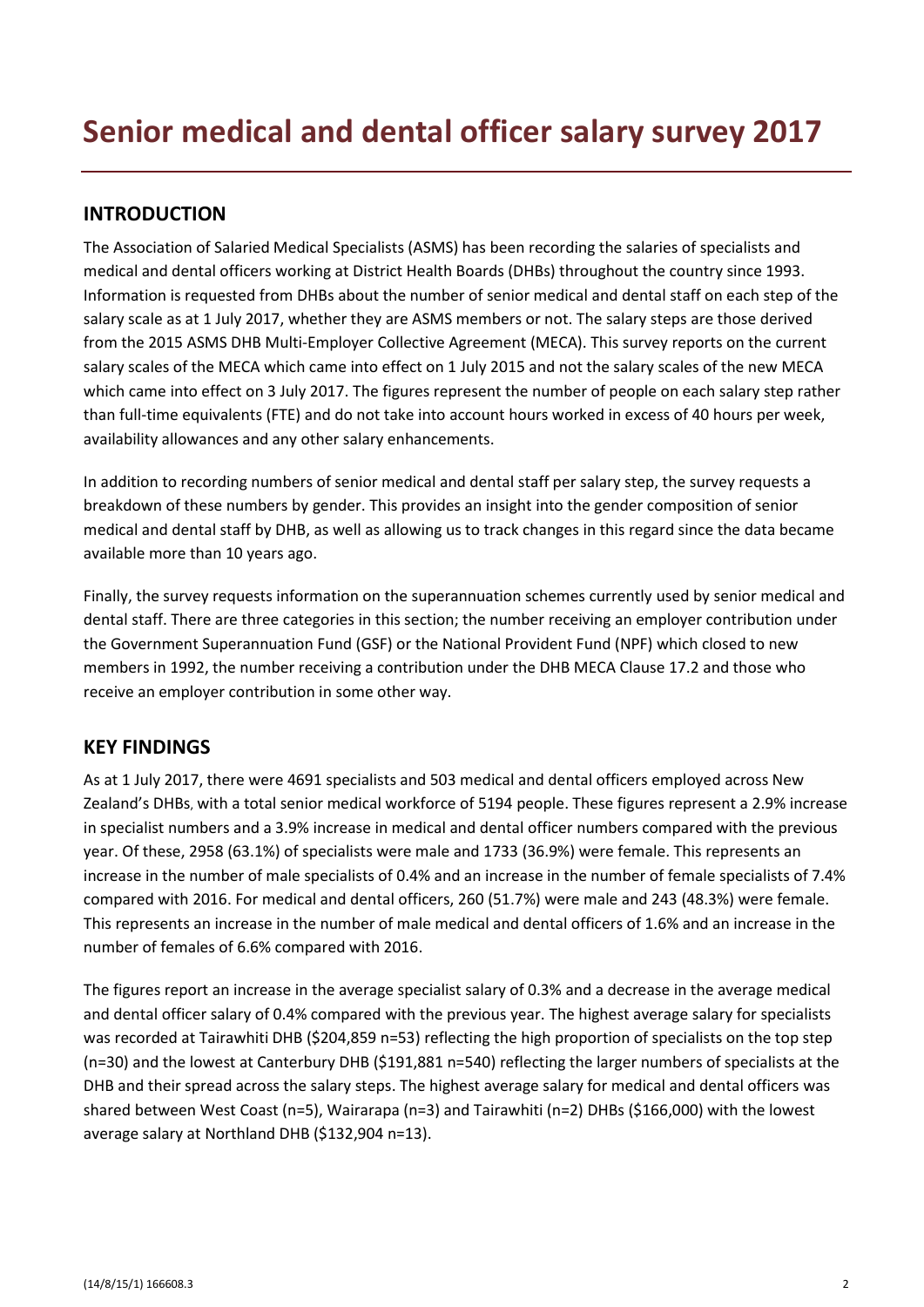In 2017, 41.1% (n=1927) of all specialists were on the top step of the salary scale compared with 39.5% (n=1802) in 2016. In terms of the gender composition of the top step, 25 % (n=481) were female and 75% (n=1446) male. For medical and dental officers, 46.3% (n=233) were on the top step with this comprised of 46.4% (n=102) females and 53.6% (n=125) males. For both specialists and medical and dental officers, the majority were on the top step, with the second largest grouping of specialists being on Step 6 (546 individuals). The second largest grouping of medical and dental officers was on step 1 (85 individuals).

For superannuation, 87.3% of all specialists and medical and dental officers were receiving some form of superannuation, with 233 enrolled under the NPF or GSF scheme (a decrease of 33 from 2016), 4296 receiving the 6% employer contribution under the MECA (a decrease of 40 from previous year) and only 5 individuals receiving an employer contribution in some other way (an increase of 1 from 2016).

#### **RESULTS**

[Table 1](#page-3-0) presents the changing number of specialists employed at each DHB since 2011. Auckland DHB remains the largest employer of specialists followed by Canterbury and Counties Manukau. South Canterbury, Wairarapa and the West Coast continue to have the fewest specialists across the country.

| <b>DHB</b>                | 2017 | 2016 | 2015 | 2014 | 2013 | 2012 | 2011 |
|---------------------------|------|------|------|------|------|------|------|
| <b>Auckland</b>           | 917  | 886  | 846  | 818  | 806  | 782  | 755  |
| Canterbury                | 540  | 510  | 488  | 462  | 415  | 427  | 440  |
| <b>Counties Manukau</b>   | 466  | 487  | 434  | 447  | 421  | 385  | 370  |
| Waitemata                 | 422  | 412  | 392  | 366  | 337  | 323  | 307  |
| <b>Capital Coast</b>      | 387  | 367  | 365  | 361  | 352  | 317  | 299  |
| Waikato                   | 365  | 356  | 345  | 341  | 327  | 306  | 284  |
| Southern                  | 286  | 282  | 275  | 272  | 251  | 236  | 220  |
| <b>Bay of Plenty</b>      | 188  | 177  | 170  | 171  | 155  | 149  | 139  |
| <b>Northland</b>          | 173  | 160  | 152  | 127  | 122  | 117  | 117  |
| <b>MidCentral</b>         | 156  | 147  | 143  | 140  | 135  | 131  | 110  |
| <b>Nelson-Marlborough</b> | 141  | 130  | 87   | 129  | 117  | 112  | 106  |
| <b>Hutt Valley</b>        | 136  | 135  | 144  | 130  | 124  | 124  | 123  |
| <b>Hawkes Bay</b>         | 128  | 129  | 129  | 117  | 118  | 114  | 114  |
| Taranaki                  | 85   | 82   | 83   | 75   | 77   | 64   | 59   |
| <b>Lakes</b>              | 85   | 78   | 83   | 75   | 79   | 66   | 69   |
| Tairawhiti                | 53   | 55   | 53   | 44   | 51   | 43   | 47   |
| <b>South Canterbury</b>   | 50   | 43   | 41   | 43   | 37   | 38   | 37   |
| Wanganui                  | 47   | 58   | 49   | 53   | 47   | 43   | 41   |
| Wairarapa                 | 33   | 35   | 26   | 27   | 24   | 23   | 24   |
| <b>West Coast</b>         | 33   | 31   | 32   | 32   | 27   | 26   | 24   |
| Total                     | 4691 | 4560 | 4337 | 4230 | 4022 | 3826 | 3685 |

#### <span id="page-3-0"></span>**Table 1: Ranked numbers of specialists employed by DHBs 2011-2017**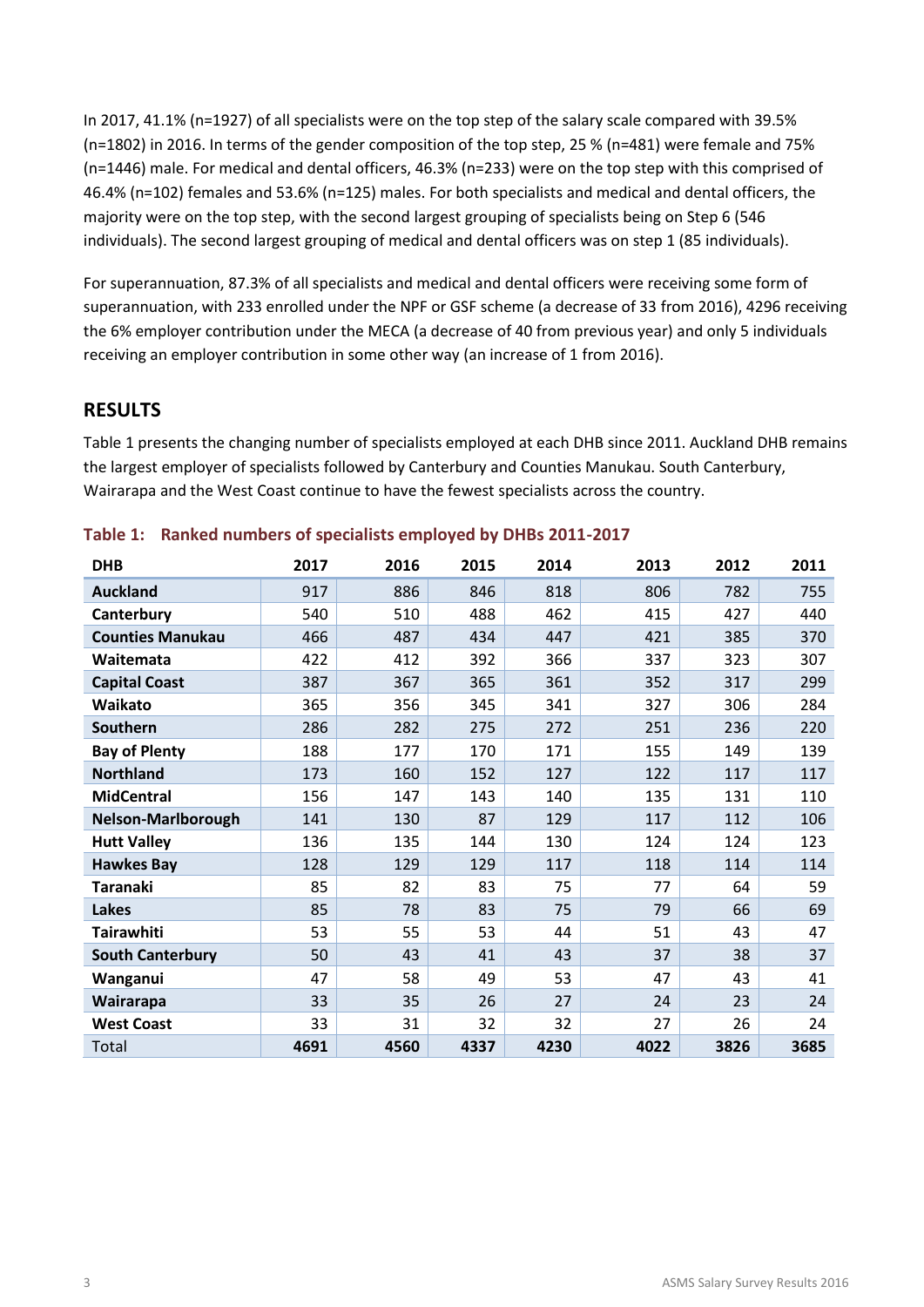[Table 2](#page-4-0) presents the changing numbers of medical and dental officers according to DHBs since 2011. Auckland, Waitemata and Canterbury again have the largest numbers of medical and dental officers with Wairarapa and Tairawhiti having the lowest numbers.

| <b>DHB</b>              | 2017 | 2016           | 2015 | 2014           | 2013           | 2012           | 2011           |
|-------------------------|------|----------------|------|----------------|----------------|----------------|----------------|
| <b>Auckland</b>         | 121  | 122            | 113  | 118            | 110            | 116            | 107            |
| Waitemata               | 74   | 77             | 83   | 84             | 82             | 78             | 87             |
| Canterbury              | 62   | 64             | 64   | 64             | 60             | 52             | 65             |
| <b>Counties Manukau</b> | 45   | 25             | 49   | 42             | 43             | 39             | 33             |
| Waikato                 | 38   | 35             | 27   | 28             | 30             | 31             | 35             |
| <b>Taranaki</b>         | 22   | 19             | 16   | 15             | 16             | 25             | 25             |
| <b>Bay of Plenty</b>    | 21   | 23             | 19   | 24             | 21             | 22             | 24             |
| Southern                | 19   | 14             | 15   | 18             | 19             | 25             | 33             |
| Nelson-Marlborough      | 18   | 18             | 22   | 21             | 27             | 29             | 33             |
| <b>MidCentral</b>       | 14   | 18             | 18   | 18             | 18             | 17             | 13             |
| <b>Capital Coast</b>    | 13   | 14             | 16   | 16             | 15             | 13             | 9              |
| <b>Northland</b>        | 13   | 11             | 10   | 30             | 31             | 31             | 35             |
| <b>Hutt Valley</b>      | 11   | 11             | 11   | 11             | 10             | 10             | 12             |
| <b>Hawkes Bay</b>       | 10   | 11             | 11   | 10             | 9              | 12             | 11             |
| Wanganui                | 6    | 5              | 4    | 5              | 3              | 3              | 4              |
| <b>West Coast</b>       | 5    | 6              | 5    | 8              | 10             | 12             | 11             |
| <b>Lakes</b>            | 3    | 5              | 3    | 3              | $\overline{2}$ | $\overline{7}$ | 8              |
| <b>South Canterbury</b> | 3    | 4              | 3    | 4              | 6              | 4              | 6              |
| Wairarapa               | 3    | 0              | 6    | $\overline{a}$ | 4              | 6              | $\overline{4}$ |
| <b>Tairawhiti</b>       | 2    | $\overline{2}$ | 3    | 4              | 4              | 8              | 10             |
| Total                   | 503  | 484            | 498  | 527            | 520            | 540            | 565            |

#### <span id="page-4-0"></span>**Table 2: Ranked numbers of medical and dental officers employed by DHBs 2011-2017**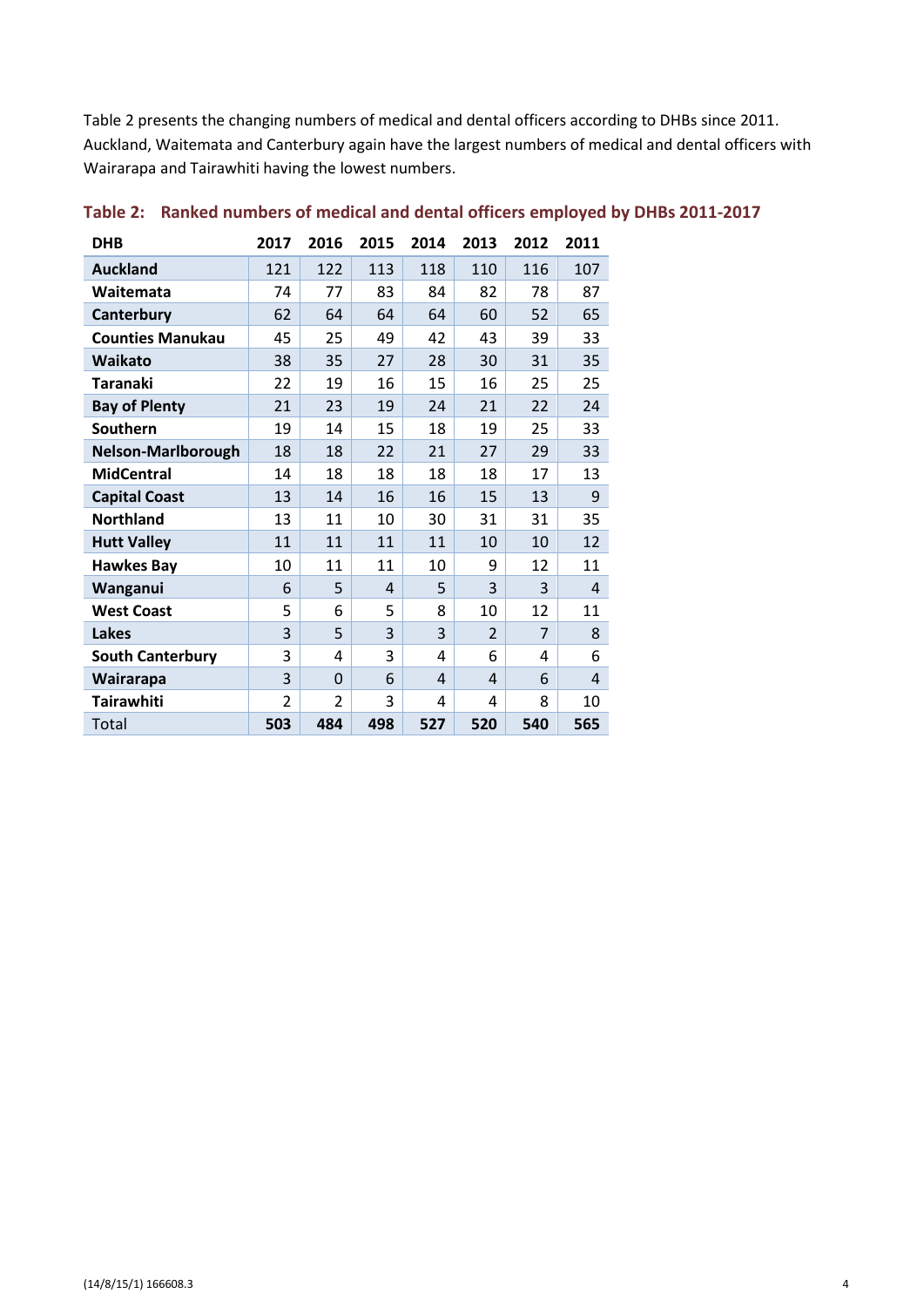Figure 1 shows how total numbers of both specialists and medical and dental officers have changed over the past 11 years, with Figure 2 displaying the year-on-year percentage change in these total numbers across all DHBs.



**Figure 1: Total numbers of specialists and medical and dental officers employed by DHBs 2006- 2017**



#### **Figure 2: Percentage change in numbers of specialists and medical and dental officers employed by DHBs 2006-2017**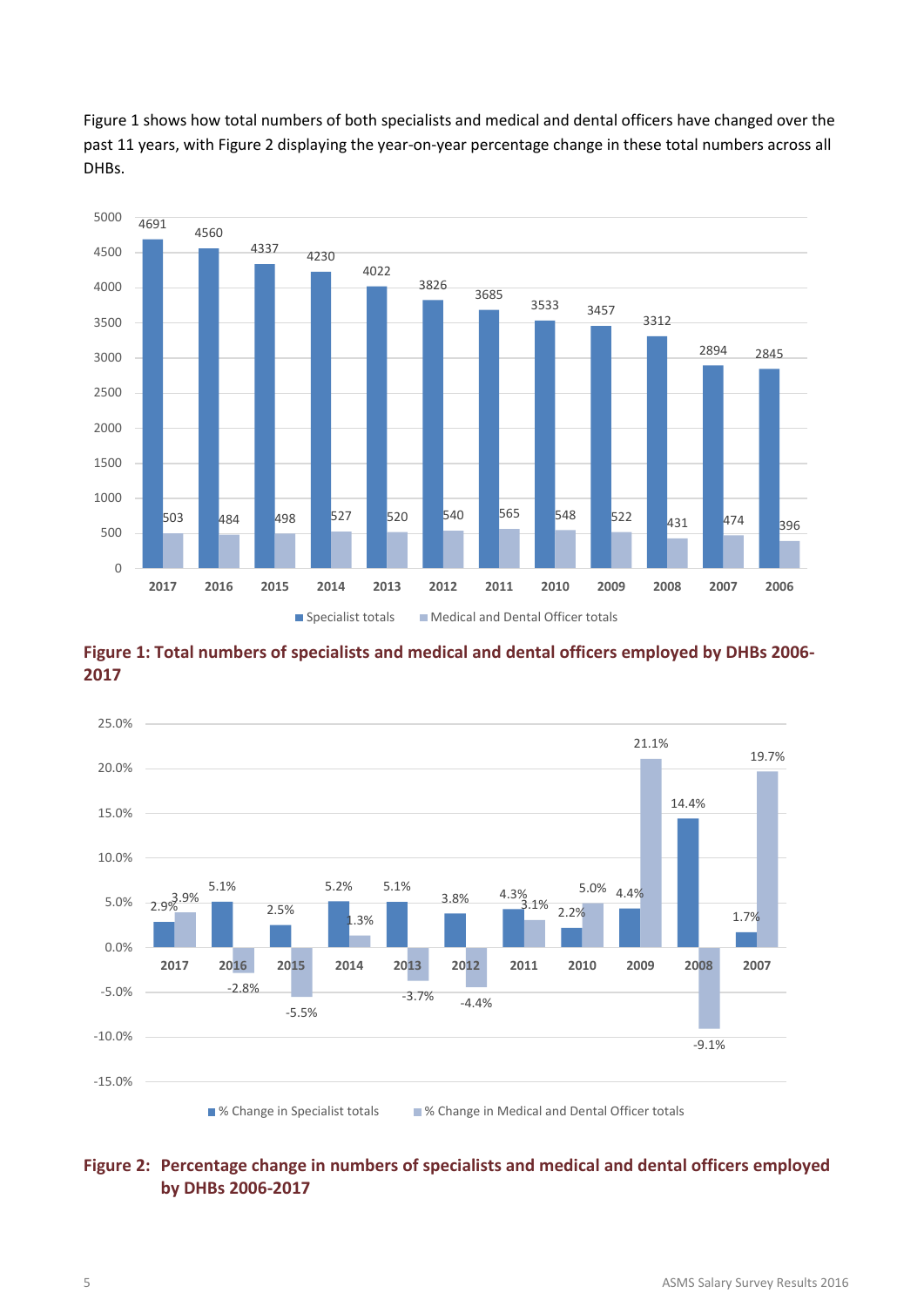

Figure 3 describes trends in average full time equivalent specialist and medical and dental officer salaries over the past six years with Figure 4 exploring the percentage change in average salary from 2011.

#### **Figure 3: Summary of national average full time equivalent salaries for specialists and medical and dental officers 2011-2017**



#### **Figure 4: Percentage change in average specialist and medical and dental officer salary 2011-2017**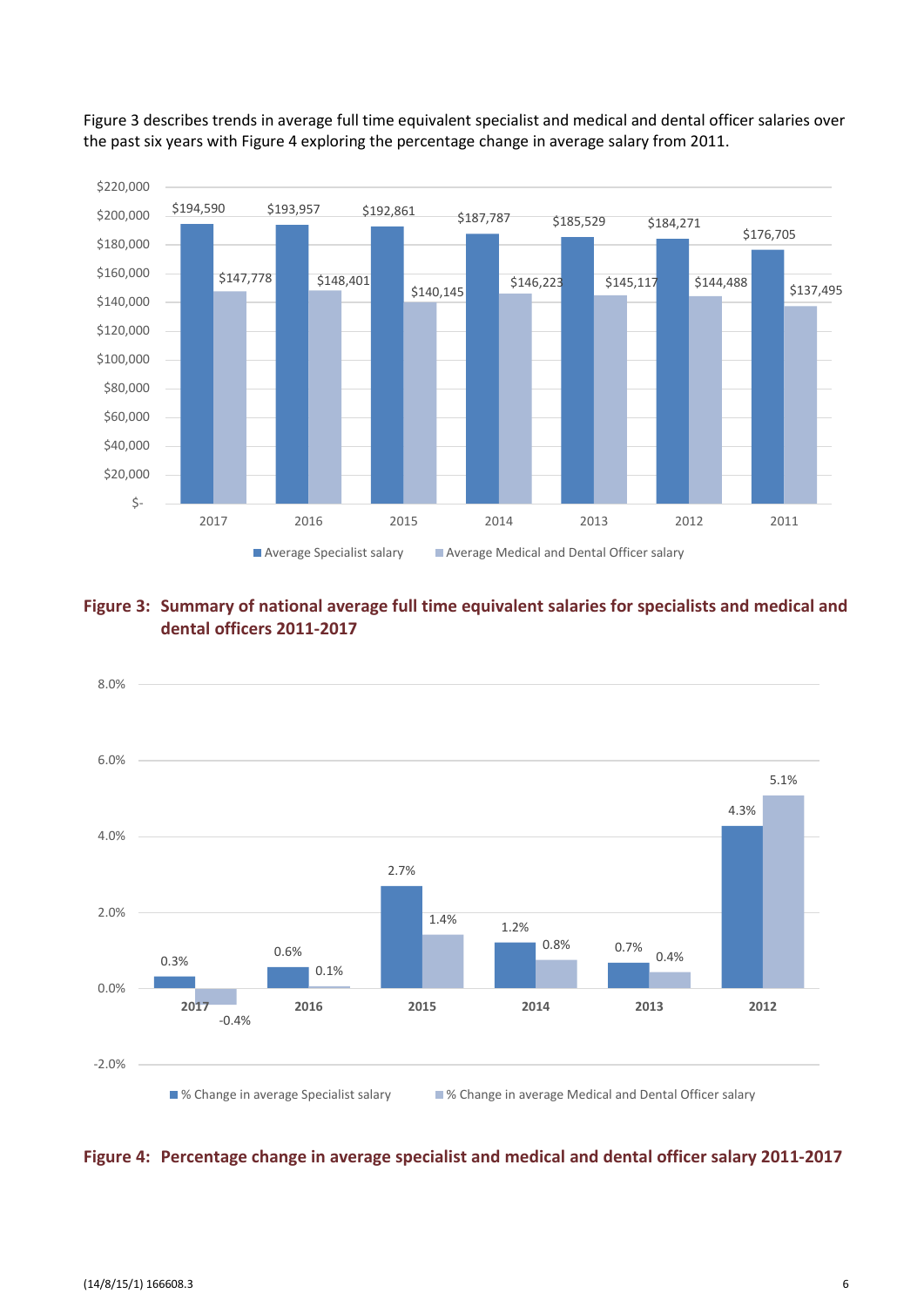Table 3 presents the ranked average salaries of specialists according to DHB. This year, Tairawhiti has the highest average salary for specialists.

| <b>DHB</b>              | <b>Total mean salary</b> | <b>Specialists per DHB</b> |
|-------------------------|--------------------------|----------------------------|
| Tairawhiti              | \$204,849                | 53                         |
| Wairarapa               | \$204,212                | 33                         |
| Whanganui               | \$203,734                | 47                         |
| South Canterbury        | \$202,420                | 50                         |
| <b>West Coast</b>       | \$199,773                | 33                         |
| Nelson-Marlborough      | \$197,624                | 141                        |
| Southern                | \$196,654                | 286                        |
| Hawke's Bay             | \$195,781                | 128                        |
| Lakes                   | \$195,771                | 85                         |
| MidCentral              | \$195,673                | 156                        |
| Auckland                | \$195,476                | 917                        |
| Taranaki                | \$195,365                | 85                         |
| <b>Capital Coast</b>    | \$194,853                | 387                        |
| Bay of Plenty           | \$194,646                | 188                        |
| Waikato                 | \$194,521                | 365                        |
| <b>Hutt Valley</b>      | \$192,537                | 136                        |
| Waitemata               | \$192,423                | 422                        |
| <b>Counties Manukau</b> | \$192,085                | 466                        |
| Northland               | \$192,084                | 173                        |
| Canterbury              | \$191,881                | 540                        |

#### **Table 3: Ranked average specialist salary by DHB**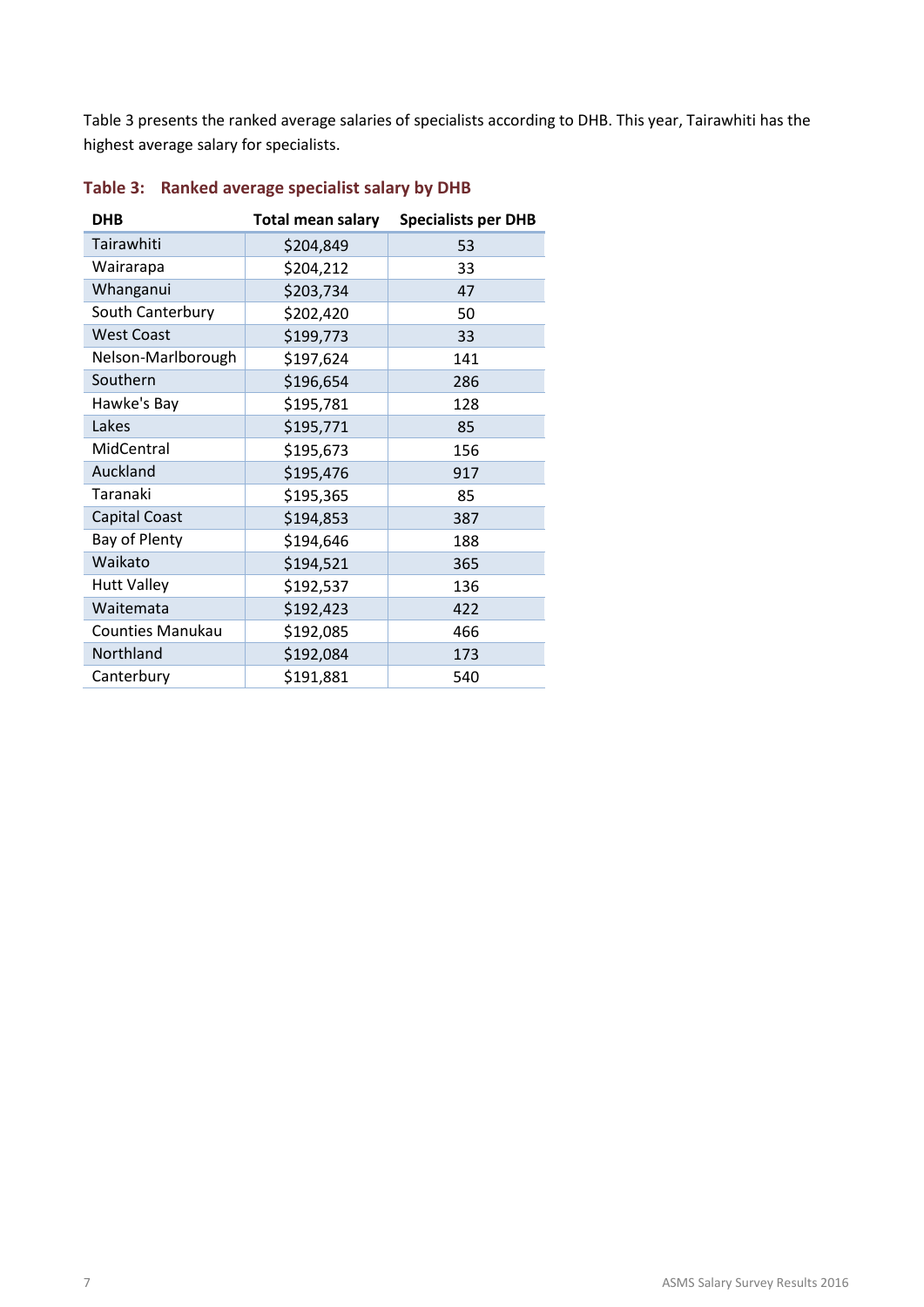Table 4 presents the same figures for medical and dental officers. Tairawhiti, Wairarapa and West Coast DHBs have the highest average salary in 2017.

#### **Table 4: Ranked average medical and dental officer salary per DHB including numbers of medical and dental officers 2017**

| <b>DHB</b>              | Total mean salary | <b>Medical and Dental Officers per DHB</b> |  |  |  |  |
|-------------------------|-------------------|--------------------------------------------|--|--|--|--|
| Tairawhiti              | \$166,000         | 2                                          |  |  |  |  |
| Wairarapa               | \$166,000         | 3                                          |  |  |  |  |
| <b>West Coast</b>       | \$166,000         | 5                                          |  |  |  |  |
| MidCentral              | \$164,696         | 14                                         |  |  |  |  |
| South Canterbury        | \$163,750         | 3                                          |  |  |  |  |
| Southern                | \$163,750         | 19                                         |  |  |  |  |
| Bay of Plenty           | \$162,940         | 21                                         |  |  |  |  |
| Nelson-Marlborough      | \$161,653         | 18                                         |  |  |  |  |
| Whanganui               | \$161,000         | 6                                          |  |  |  |  |
| <b>Hutt Valley</b>      | \$159,318         | 11                                         |  |  |  |  |
| Hawke's Bay             | \$155,775         | 10                                         |  |  |  |  |
| Capital Coast           | \$155,269         | 13                                         |  |  |  |  |
| Waikato                 | \$153,724         | 38                                         |  |  |  |  |
| Lakes                   | \$150,667         | 3                                          |  |  |  |  |
| Waitemata               | \$150,122         | 74                                         |  |  |  |  |
| Taranaki                | \$149,057         | 22                                         |  |  |  |  |
| Canterbury              | \$145,585         | 62                                         |  |  |  |  |
| <b>Counties Manukau</b> | \$144,694         | 45                                         |  |  |  |  |
| Auckland                | \$135,942         | 121                                        |  |  |  |  |
| Northland               | \$132,904         | 13                                         |  |  |  |  |

[Table 5](#page-10-0) and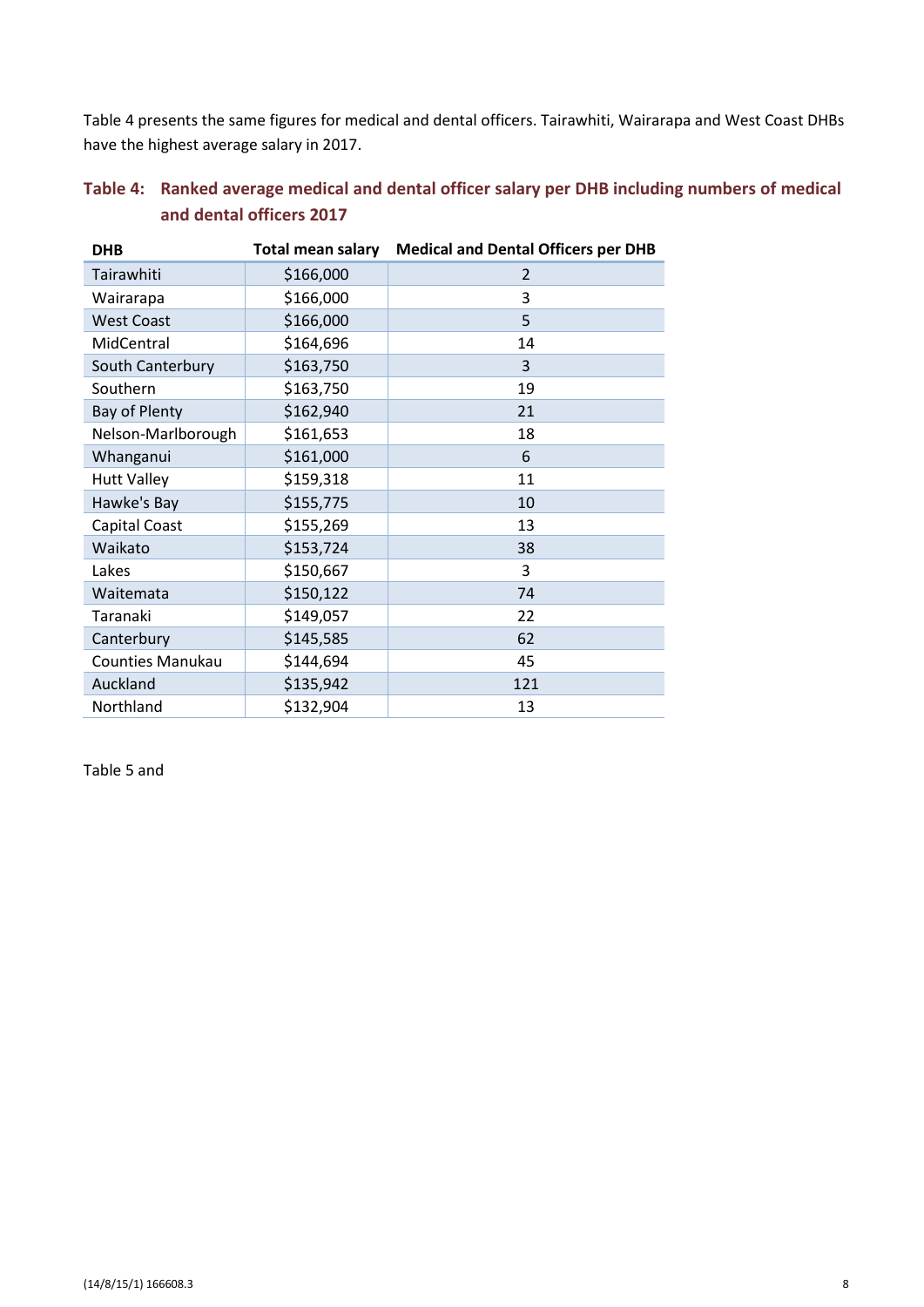[Table 6](#page-10-1) present a detailed breakdown of where specialists and medical and dental officers are placed on their respective salary scales according to gender and how this varies at each DHB. The final rows present the gender totals, national totals and the percentage of females and males on each of the salary steps.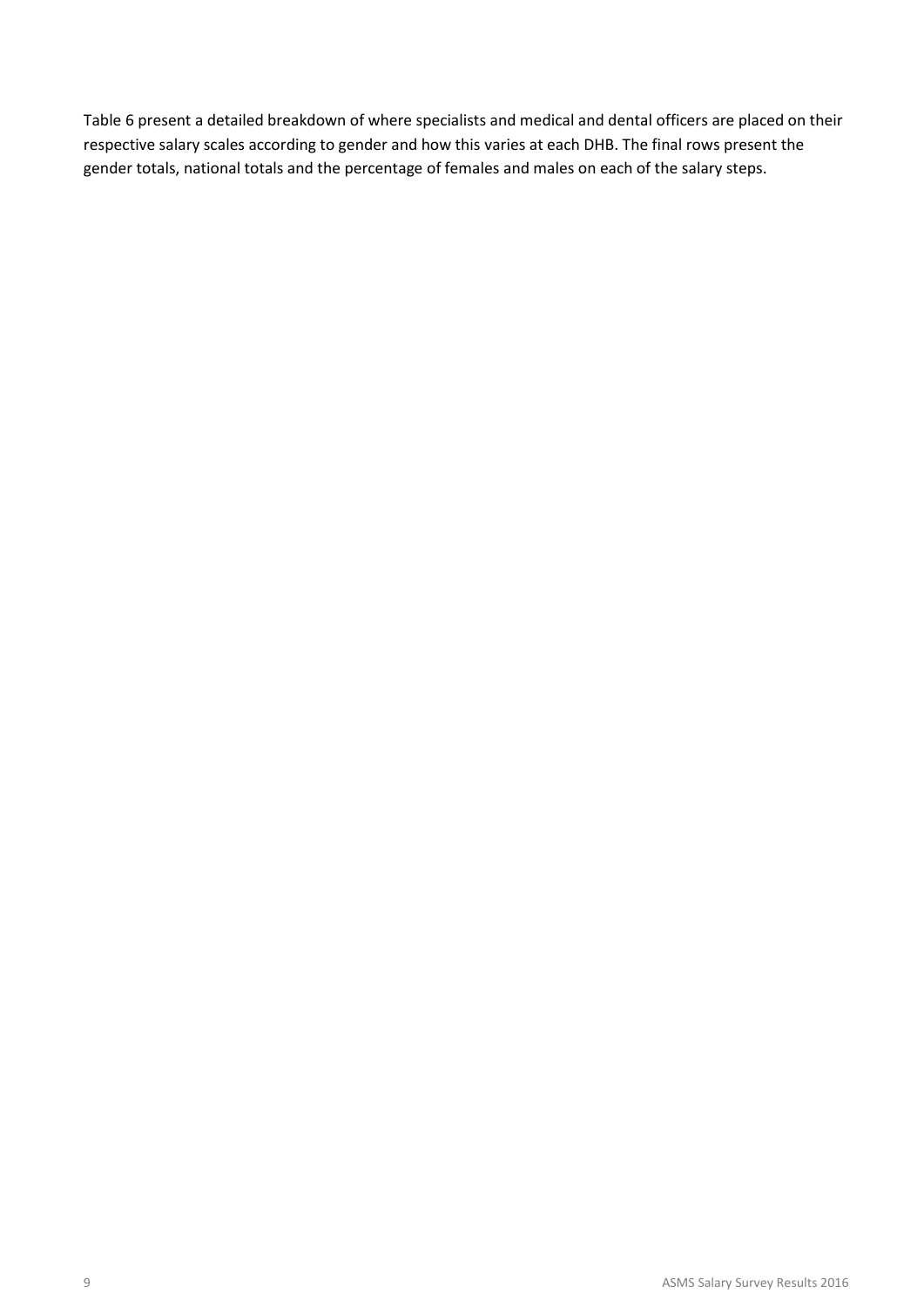<span id="page-10-1"></span>

| <b>DHB</b>           |                  | 13             | 12             | 11             | 10             | 9                       | 8              | 7                   | 6              | 5                       | 4              | з               | 2              | 1                         |
|----------------------|------------------|----------------|----------------|----------------|----------------|-------------------------|----------------|---------------------|----------------|-------------------------|----------------|-----------------|----------------|---------------------------|
| Northland            | Males            | 37             | 9              | 6              | 4              | $\overline{7}$          | 5              | 3                   | 8              | 3                       | 15             | 4               | 5              | 0                         |
|                      | Females          | 20             | 5              | $\overline{2}$ | $\overline{2}$ | 4                       | $\mathbf{1}$   | 3                   | 9              | 5                       | 10             | 5               | 0              | $\mathbf{1}$              |
|                      | <b>TOTAL</b>     | 57             | 14             | 8              | 6              | 11                      | 6              | 6                   | 17             | 8                       | 25             | 9               | 5              | $\mathbf{1}$              |
| Waitemata            | Males            | 111            | 17             | 14             | 13             | 8                       | 9              | 7                   | 25             | 9                       | 10             | 11              | 16             | 6                         |
|                      | Females          | 44             | 5              | 4              | 10             | 8                       | 10             | 6                   | 25             | 18                      | 12             | 8               | 8              | 8                         |
|                      | <b>TOTAL</b>     | 155            | 22             | 18             | 23             | 16                      | 19             | 13                  | 50             | 27                      | 22             | 19              | 24             | 14                        |
| Auckland             | Males            | 276            | 19             | 16             | 13             | 15                      | 11             | 18                  | 62             | 27                      | 16             | 11              | 13             | 8                         |
|                      | Females          | 125            | 19             | 21             | 24             | 18                      | 20             | 29                  | 55             | 21                      | 26             | 23              | 16             | 15                        |
|                      | <b>TOTAL</b>     | 401            | 38             | 37             | 37             | 33                      | 31             | 47                  | 117            | 48                      | 42             | 34              | 29             | 23                        |
| <b>Counties</b>      | Males            | 113            | 16             | 12             | 10             | $\overline{7}$          | 14             | 10                  | 36             | 18                      | 4              | 9               | 6              | 5                         |
| Manukau              | Females          | 50             | 6              | 7              | 9              | 9                       | 16             | 6                   | 46             | 11                      | 17             | 13              | 6              | 10                        |
|                      | <b>TOTAL</b>     | 163            | 22             | 19             | 19             | 16                      | 30             | 16                  | 82             | 29                      | 21             | 22              | 12             | 15                        |
| Waikato              | Males            | 120            | 11             | 10             | 12             | 13                      | 14             | 10                  | 26             | 12                      | 11             | 10              | 10             | $\overline{2}$            |
|                      | Females          | 24             | 5              | 5              | 7              | 5                       | 8              | 7                   | 17             | 8                       | 5              | 4               | 5              | 4                         |
|                      | <b>TOTAL</b>     | 144            | 16             | 15             | 19             | 18                      | 22             | 17                  | 43             | 20                      | 16             | 14              | 15             | 6                         |
| <b>Bay of Plenty</b> | Males            | 69             | 6              | $\overline{2}$ | 4              | $\overline{2}$          | 7              | $\overline{7}$      | 9              | 4                       | 6              | $\overline{4}$  | $\mathbf{1}$   | 3                         |
|                      | Females          | 14             | $\overline{2}$ | $\overline{2}$ | $1\,$          | $\overline{2}$          | 5              | $\overline{7}$      | 10             | $\overline{2}$          | 4              | 8               | $\overline{2}$ | 5                         |
|                      | <b>TOTAL</b>     | 83             | 8              | $\overline{4}$ | 5              | $\overline{4}$          | 12             | 14                  | 19             | 6                       | 10             | 12              | 3              | 8                         |
| Lakes                |                  | 31             | 3              | $\overline{4}$ | 0              | $\overline{2}$          | $\mathbf 1$    | 4                   | 5              | $1\,$                   | $\mathbf{1}$   | $\overline{2}$  | 0              | $\overline{2}$            |
|                      | Males<br>Females | 10             | 0              | $\mathbf{1}$   | 0              | 0                       | $\mathbf 1$    | $\mathbf{1}$        | 3              | 3                       | $\overline{2}$ | 4               | $\overline{2}$ | $\overline{2}$            |
|                      | <b>TOTAL</b>     | 41             | $\overline{3}$ | 5              | $\mathbf 0$    | $\overline{2}$          | $\overline{2}$ | 5                   | $\bf 8$        | 4                       | $\overline{3}$ | 6               | $\overline{2}$ | $\overline{a}$            |
| Tairawhiti           | Males            | 23             | $\overline{2}$ | $\mathbf{1}$   | 4              | $\overline{2}$          | 4              | $\mathbf{1}$        | 0              | 0                       | $\mathbf{1}$   | 0               | 0              | 0                         |
|                      | Females          | $\overline{7}$ | 0              | $1\,$          | $\overline{2}$ | $\mathbf 1$             | $\overline{2}$ | 0                   | 0              | 0                       | $\overline{2}$ | 0               | 0              | 0                         |
|                      |                  |                | $\overline{2}$ | $\overline{2}$ | 6              | 3                       | 6              | $\mathbf{1}$        | $\pmb{0}$      | $\mathbf 0$             | $\overline{3}$ | $\mathbf 0$     | $\mathbf{0}$   |                           |
| Taranaki             | <b>TOTAL</b>     | 30<br>28       | $\overline{2}$ | 3              | $\overline{2}$ | $\overline{2}$          | $\overline{2}$ | 3                   | $\overline{7}$ | $\overline{2}$          | $\mathbf 1$    | $\mathbf{1}$    | 0              | $\pmb{0}$<br>$\mathbf{1}$ |
|                      | Males<br>Females |                | 0              | $\mathbf{1}$   | 0              | $\mathbf{1}$            | 3              | $\overline{2}$      | 4              | 0                       | 4              | $\overline{2}$  | $\overline{2}$ | $\overline{2}$            |
|                      |                  | 10             |                |                |                |                         |                |                     |                |                         |                |                 |                |                           |
|                      | <b>TOTAL</b>     | 38             | $\overline{2}$ | $\overline{a}$ | $\overline{2}$ | $\overline{\mathbf{3}}$ | 5              | 5                   | 11             | $\overline{2}$          | 5              | $\overline{3}$  | $\overline{2}$ | 3                         |
| <b>Hawkes Bay</b>    | Males            | 50             | $\mathbf 1$    | 6              | 3              | 6                       | $\mathbf 1$    | $\overline{7}$      | 9              | 4                       | $\mathbf{1}$   | $\mathbf 1$     | 3              | $\overline{2}$            |
|                      | Females          | 6              | 0              | 3              | 0              | 4                       | $\mathbf{1}$   | $\overline{4}$      | 6              | $\overline{2}$          | 3              | 3               | $\overline{2}$ | 0                         |
|                      | <b>TOTAL</b>     | 56             | $\mathbf{1}$   | 9              | 3              | 10                      | $\overline{2}$ | 11                  | 15             | 6                       | $\overline{4}$ | $\overline{4}$  | 5              | $\overline{2}$            |
| Whanganui            | Males            | 21             | $\overline{2}$ | 6              | 0              | 3                       | $\mathbf 1$    | $\mathbf{1}$        | $\mathbf 1$    | $\mathbf{1}$            | $\mathbf{1}$   | $\mathbf{1}$    | 0              | 0                         |
|                      | Females          | $\sqrt{4}$     | $\mathbf 1$    | 0              | $\mathbf 1$    | 0                       | $\mathbf 1$    | 0                   | 0              | $\mathbf 1$             | $\mathbf{1}$   | 0               | 0              | 0                         |
|                      | <b>TOTAL</b>     | 25             | $\overline{3}$ | 6              | $\mathbf 1$    | $\overline{3}$          | $\overline{2}$ | $\mathbf{1}$        | $\mathbf{1}$   | $\overline{2}$          | $\overline{2}$ | $\mathbf{1}$    | $\mathbf{0}$   | $\mathbf 0$               |
| MidCentral           | Males            | 62             | 3              | 3              | 3              | $\mathbf{1}$            | 5              | 6                   | 10             | $\overline{7}$          | $\mathbf{1}$   | 6               | 5              | 3                         |
|                      | Females          | 10             | $\overline{2}$ | $\overline{2}$ | 3              | $\overline{2}$          | 0              | 6                   | 8              | $\mathbf{1}$            | 4              | $\mathbf{1}$    | $\overline{2}$ | 0                         |
|                      | <b>TOTAL</b>     | 72             | 5              | 5              | 6              | 3                       | 5              | 12                  | 18             | 8                       | 5              | $7\overline{ }$ | $\overline{7}$ | 3                         |
| Wairarapa            | Males            | 19             | $\overline{2}$ | 0              | 0              | 0                       | $\overline{2}$ | 0                   | $1\,$          | 0                       | 2              | $\mathbf{1}$    | 0              | $\mathbf{1}$              |
|                      | Females          | 3              | 0              | 0              | 0              | $\mathbf{1}$            | 0              | 0                   | $\mathbf 1$    | 0                       | 0              | 0               | 0              | 0                         |
|                      | <b>TOTAL</b>     | 22             | $\overline{2}$ | $\mathbf{0}$   | 0              | $\mathbf{1}$            | $\overline{2}$ | $\mathbf{0}$        | $\overline{2}$ | $\mathbf 0$             | $\overline{2}$ | $\mathbf{1}$    | $\mathbf{0}$   | $\mathbf{1}$              |
| Hutt                 | Males            | 34             | 5              | 4              | 7              | 6                       | 1              | 5                   | 3              | 6                       | $\overline{2}$ | 4               | 3              | 3                         |
|                      | Females          | 16             | 0              | $\overline{2}$ | 5              | 5                       | $\mathbf{1}$   | 0                   | 4              | 4                       | 5              | 4               | $\mathbf{1}$   | 6                         |
|                      | <b>TOTAL</b>     | 50             | 5              | 6              | 12             | 11                      | $\overline{2}$ | 5                   | $\overline{7}$ | 10                      | $\overline{7}$ | 8               | $\overline{4}$ | 9                         |
| Capital &            | Males            | 114            | 18             | 14             | 6              | 6                       | 9              | 13                  | 19             | 14                      | 12             | 5               | 7              | 6                         |
| Coast                | Females          | 44             | 3              | $\overline{7}$ | 12             | 13                      | 4              | 5                   | 9              | 17                      | 7              | $\overline{7}$  | $\overline{7}$ | 9                         |
|                      | <b>TOTAL</b>     | 158            | 21             | 21             | 18             | 19                      | 13             | 18                  | 28             | 31                      | 19             | 12              | 14             | 15                        |
| Nelson               | Males            | 57             | 3              | 3              | 3              | 8                       | 4              | 0                   | 8              | 8                       | 0              | $\overline{4}$  | $\mathbf{1}$   | 0                         |
| Marlborough          | Females          | 13             | $\overline{2}$ | 0              | 0              | $\overline{2}$          | 6              | 0                   | 8              | 0                       | $\overline{2}$ | $\mathbf{1}$    | 4              | 4                         |
|                      | <b>TOTAL</b>     | 70             | 5              | 3              | 3              | 10                      | 10             | $\mathbf{0}$        | 16             | 8                       | $\overline{2}$ | 5               | 5              | 4                         |
| West Coast           | Males            | $12\,$         | 2              | 4              | 0              | 0                       | 0              | 1                   | 1              | 2                       | 0              | 0               | $\mathbf{1}$   | 0                         |
|                      | Females          | 3              | $\mathbf{1}$   | $\mathbf{1}$   | 0              | $\mathbf{1}$            | 0              | $\mathbf{1}$        | 0              | $\mathbf{1}$            | 1              | 0               | 0              | $\mathbf{1}$              |
|                      | <b>TOTAL</b>     | 15             | $\overline{3}$ | 5              | $\mathbf{0}$   | $\mathbf{1}$            | $\mathbf 0$    | $\overline{2}$      | $\mathbf{1}$   | $\overline{\mathbf{3}}$ | $\mathbf{1}$   | $\pmb{0}$       | $\mathbf{1}$   | $\mathbf{1}$              |
| Canterbury           | Males            | 149            | 26             | 9              | 14             | 10                      | 16             | 13                  | 32             | 18                      | 26             | 18              | $\overline{7}$ | 11                        |
|                      | Females          | 42             | 13             | $\overline{7}$ | 9              | 4                       | 4              | 13                  | 46             | 9                       | 13             | 11              | 9              | 11                        |
|                      | <b>TOTAL</b>     | 191            | 39             | 16             | 23             | 14                      | 20             | 26                  | 78             | 27                      | 39             | 29              | 16             | 22                        |
| South                | Males            | 19             | 6              | 4              | $\mathbf{1}$   | $\mathbf{1}$            | $\overline{2}$ | $\mathsf{O}\xspace$ | $\mathbf{1}$   | 0                       | $\overline{2}$ | 0               | $\mathbf{1}$   | 0                         |
| Canterbury           | Females          | 5              | 3              | 0              | 0              | 0                       | 0              | 0                   | $\mathbf 1$    | $1\,$                   | $\mathbf{1}$   | $\mathbf{1}$    | 0              | $\mathbf{1}$              |
|                      | <b>TOTAL</b>     | 24             | 9              | $\overline{4}$ | $1\,$          | $\mathbf 1$             | $\overline{2}$ | $\mathbf 0$         | $\overline{2}$ | $\mathbf{1}$            | 3              | $\mathbf{1}$    | $\mathbf 1$    | $\mathbf{1}$              |
|                      | Males            | 101            | 5              | 9              | 6              | 12                      | $\overline{2}$ | 6                   | 15             | 13                      | $\overline{2}$ | 5               | 5              | 8                         |
| Southern             | Females          | 31             | $\overline{7}$ | 6              | 4              | 4                       | 3              | 3                   | 16             | $\overline{7}$          | 8              | $\overline{2}$  | $\overline{2}$ | 4                         |
|                      | <b>TOTAL</b>     | 132            | 12             | 15             | 10             | 16                      | 5              | $9\,$               | 31             | 20                      | 10             | $\overline{7}$  | $\overline{7}$ | 12                        |
|                      | Males            | 1,446          | 158            | 130            | 105            | 111                     | 110            | 115                 | 278            | 149                     | 114            | 97              | 84             | 61                        |
| <b>Gender Totals</b> | (%)              | (75)           | (68.1)         | (64.4)         | (54.1)         | (56.9)                  | (56.1)         | (55.3)              | (50.9)         | (57.3)                  | (47.3)         | (50)            | (55.3)         | (42.4)                    |
|                      | <b>Females</b>   | 481            | 74             | 72             | 89             | 84                      | 86             | 93                  | 268            | 111                     | 127            | 97              | 68             | 83                        |
|                      | (%)              | (25)           | (31.9)         | (35.6)         | (45.9)         | (43.1)                  | (43.9)         | (44.7)              | (49.1)         | (42.7)                  | (52.7)         | (50)            | (44.7)         | (57.6)                    |
|                      | National         |                |                |                |                |                         |                |                     |                |                         |                |                 |                |                           |
|                      | Total            | 1,927          | 232            | 202            | 194            | 195                     | 196            | 208                 | 546            | 260                     | 241            | 194             | 152            | 144                       |

## <span id="page-10-0"></span>**Table 5: Numbers of specialists on each salary step by gender and DHB 2017**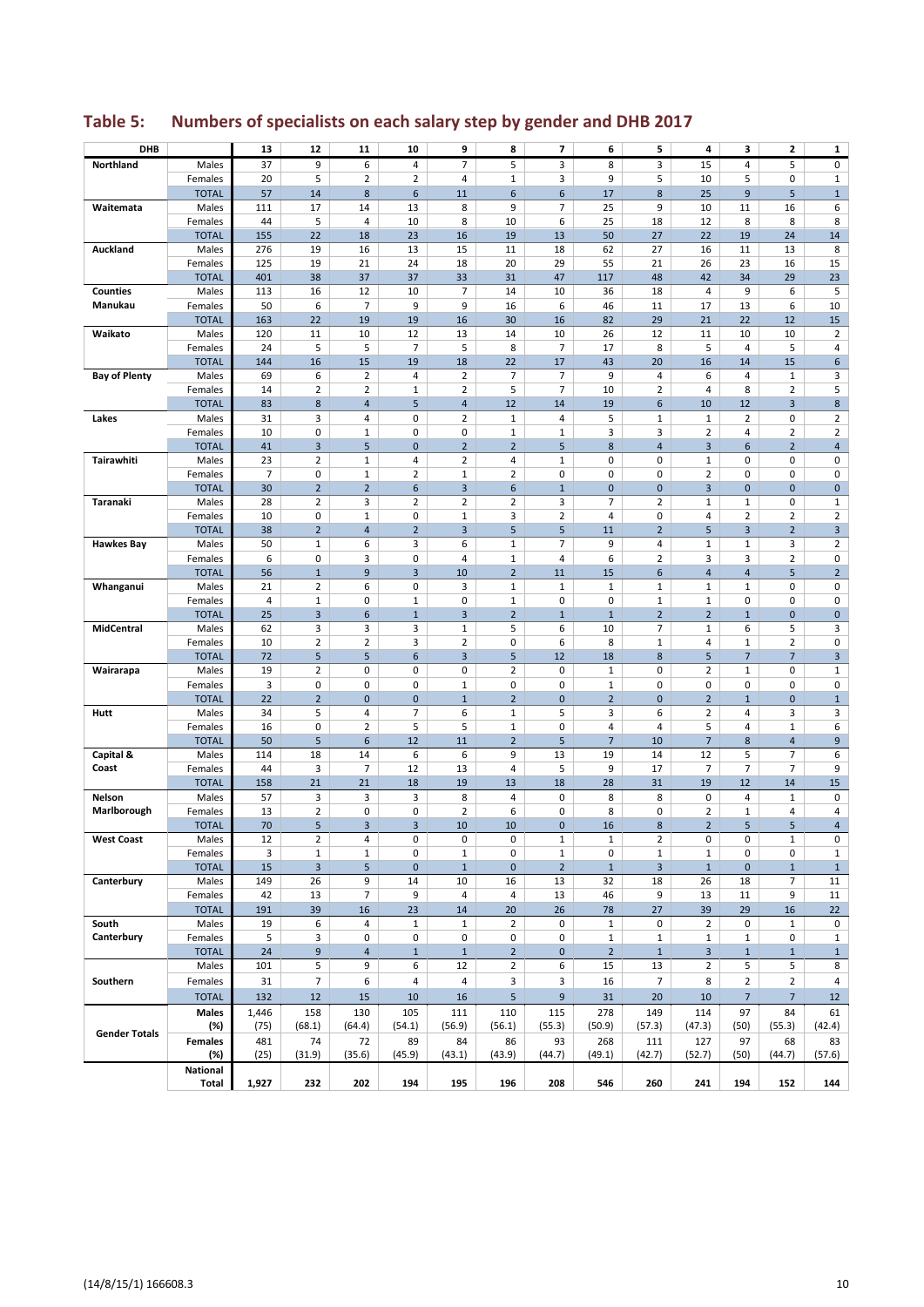| <b>DHB</b>                 |                         | 12                  | 11                             | 10                | 9                 | 8                              | $\overline{\phantom{a}}$ | 6                              | 5                   | 4                       | 3                 | 2                 | 1                 |
|----------------------------|-------------------------|---------------------|--------------------------------|-------------------|-------------------|--------------------------------|--------------------------|--------------------------------|---------------------|-------------------------|-------------------|-------------------|-------------------|
| Northland                  | Males                   | 0                   | 0                              | 2                 | 0                 | 0                              | 0                        | $\mathbf{1}$                   | 1                   | 0                       | 0                 | 0                 | 3                 |
|                            | Females                 | 0                   | 0                              | $\mathbf 1$       | $\mathbf{1}$      | $\mathbf 0$                    | 0                        | $\mathbf{1}$                   | $\mathbf 1$         | 0                       | $\mathbf 1$       | 0                 | $\mathbf{1}$      |
|                            | <b>TOTAL</b>            | $\mathbf 0$         | $\mathbf 0$                    | 3                 | $\mathbf{1}$      | $\mathbf 0$                    | $\mathbf{0}$             | $\overline{2}$                 | $\overline{2}$      | 0                       | $\mathbf{1}$      | $\mathbf 0$       | $\overline{a}$    |
| Waitemata                  | Males                   | 24                  | 0                              | 1                 | $\overline{2}$    | 1                              | $\overline{2}$           | $\mathbf{1}$                   | 1                   | 2                       | $\mathbf{1}$      | 5                 | 8                 |
|                            | Females                 | 19                  | 1                              | 1                 | 0                 | 0                              | $\mathbf{1}$             | $\mathbf{1}$                   | 0                   | 0                       | $\mathbf{1}$      | 0                 | $\overline{2}$    |
|                            | <b>TOTAL</b>            | 43                  | $\mathbf{1}$                   | $\overline{2}$    | $\overline{2}$    | $\mathbf{1}$                   | 3                        | $\overline{2}$                 | $\mathbf{1}$        | $\overline{2}$          | $\overline{2}$    | 5                 | 10                |
| Auckland                   | Males                   | 18                  | 2                              | 0                 | 0                 | 3                              | $\overline{2}$           | 3                              | 0                   | 2                       | $\mathbf{1}$      | 4                 | 20                |
|                            | Females                 | 19                  | 2                              | 1                 | $\mathbf{1}$      | 3                              | 0                        | $\mathbf{1}$                   | 2                   | 1                       | $\overline{2}$    | 4                 | 30                |
| <b>Counties Manukau</b>    | <b>TOTAL</b><br>Males   | 37<br>8             | $\overline{4}$<br>3            | $\mathbf{1}$<br>3 | $1\,$<br>3        | 6<br>0                         | $\overline{2}$<br>0      | $\overline{4}$<br>$\mathbf{1}$ | $\overline{2}$<br>6 | 3<br>0                  | 3<br>$\mathbf{1}$ | 8<br>0            | 50<br>3           |
|                            | Females                 | 3                   | 1                              | 0                 | 3                 | 1                              | $\mathbf{1}$             | $\mathbf{1}$                   | 4                   | 0                       | 0                 | 1                 | $\overline{2}$    |
|                            | <b>TOTAL</b>            | 11                  | $\overline{4}$                 | 3                 | $6\phantom{1}$    | $\mathbf{1}$                   | $\mathbf{1}$             | $\overline{2}$                 | 10                  | $\mathbf 0$             | $\mathbf{1}$      | $\mathbf{1}$      | 5                 |
| Waikato                    | Males                   | 9                   | 1                              | $\overline{2}$    | 3                 | $\overline{2}$                 | $\overline{2}$           | 2                              | 0                   | 0                       | $\overline{2}$    | 0                 | 0                 |
|                            | Females                 | 8                   | 2                              | 0                 | $\mathbf{1}$      | 1                              | $\mathbf{1}$             | 0                              | 1                   | 1                       | 0                 | 0                 | 0                 |
|                            | <b>TOTAL</b>            | 17                  | 3                              | $\overline{2}$    | $\overline{4}$    | 3                              | 3                        | $\overline{2}$                 | $\mathbf{1}$        | $\mathbf{1}$            | $\overline{2}$    | $\mathbf{0}$      | $\mathbf{0}$      |
| <b>Bay of Plenty</b>       | Males                   | $\overline{7}$      | 0                              | $\mathbf 1$       | 0                 | $\mathbf 1$                    | 0                        | 0                              | 0                   | 0                       | 0                 | 0                 | 0                 |
|                            | Females                 | 10                  | 0                              | 0                 | $\overline{2}$    | 0                              | 0                        | 0                              | 0                   | 0                       | 0                 | 0                 | 0                 |
|                            | <b>TOTAL</b>            | 17                  | $\mathbf 0$                    | $\mathbf 1$       | $\overline{2}$    | $\mathbf{1}$                   | $\mathbf{0}$             | $\mathbf{0}$                   | $\mathbf{0}$        | $\overline{0}$          | $\mathbf 0$       | $\mathbf 0$       | $\mathbf{0}$      |
| Lakes                      | Males                   | 1                   | 0                              | 0                 | 0                 | 0                              | 0                        | 0                              | 0                   | 0                       | 0                 | 0                 | 0                 |
|                            | Females                 | 0                   | 0                              | 0                 | 0                 | $\mathbf 1$                    | $\mathbf{1}$             | 0                              | 0                   | 0                       | $\mathbf 0$       | 0                 | 0                 |
|                            | <b>TOTAL</b>            | $1\,$               | $\mathbf 0$                    | 0                 | $\mathbf 0$       | $\mathbf{1}$                   | $\mathbf{1}$             | $\overline{0}$                 | 0                   | 0                       | $\mathbf{0}$      | $\mathbf{0}$      | $\mathbf{0}$      |
| Tairawhiti                 | Males                   | $1\,$               | 0                              | 0                 | 0                 | 0                              | 0                        | 0                              | 0                   | 0                       | 0                 | 0                 | 0                 |
|                            | Females                 | $1\,$               | 0                              | 0                 | 0                 | 0                              | 0                        | 0                              | 0                   | 0                       | 0                 | 0                 | 0                 |
|                            | <b>TOTAL</b>            | $\overline{2}$      | $\mathbf 0$                    | 0                 | $\mathbf 0$       | $\mathbf{0}$                   | $\mathbf{0}$             | $\mathbf{0}$                   | $\mathbf{0}$        | $\mathbf{0}$            | $\mathbf{0}$      | $\mathbf{0}$      | $\mathbf{0}$      |
| Taranaki                   | Males                   | 6                   | 0                              | 1                 | 0                 | 0                              | 0                        | $\mathbf{1}$                   | 0                   | 0                       | 0                 | 1                 | $\mathbf{1}$      |
|                            | Females                 | 0                   | 7                              | 0                 | $\mathbf{1}$      | 0                              | 0                        | 0                              | $\overline{2}$      | 0                       | 0                 | 1                 | $\mathbf{1}$      |
|                            | <b>TOTAL</b>            | 6                   | $\overline{7}$                 | $\mathbf{1}$      | $\mathbf{1}$      | $\mathbf 0$                    | 0                        | $\mathbf{1}$                   | $\overline{2}$      | 0                       | $\mathbf 0$       | $\overline{2}$    | $\overline{2}$    |
| <b>Hawkes Bay</b>          | Males                   | 3                   | 0                              | 0                 | $\mathbf{1}$      | 0                              | 0                        | 0                              | 0                   | 0                       | 0                 | 0                 | 0                 |
|                            | Females<br><b>TOTAL</b> | 4<br>$\overline{7}$ | 0<br>$\mathbf 0$               | 0<br>$\mathbf 0$  | 0<br>$\mathbf{1}$ | 0<br>$\mathbf 0$               | 0<br>$\mathbf{0}$        | 0<br>$\mathbf 0$               | 1<br>$\mathbf{1}$   | 0<br>$\overline{0}$     | 0<br>$\mathbf{0}$ | 0<br>$\mathbf 0$  | 1<br>$\mathbf{1}$ |
| Whanganui                  | Males                   | 3                   | 0                              | 0                 | 0                 | 0                              | 0                        | $\mathbf{1}$                   | 0                   | 0                       | 0                 | 0                 | 0                 |
|                            | Females                 | $\overline{2}$      | 0                              | 0                 | 0                 | 0                              | 0                        | 0                              | 0                   | 0                       | 0                 | 0                 | 0                 |
|                            | <b>TOTAL</b>            | 5                   | $\mathbf{0}$                   | $\mathbf 0$       | $\mathbf{0}$      | $\mathbf 0$                    | $\mathbf 0$              | $\mathbf{1}$                   | $\mathbf{0}$        | 0                       | $\mathbf 0$       | $\mathbf{0}$      | $\mathbf{0}$      |
| <b>MidCentral</b>          | Males                   | 6                   | 0                              | 0                 | 0                 | 0                              | 0                        | 0                              | 0                   | 0                       | 0                 | 0                 | 0                 |
|                            | Females                 | 6                   | 1                              | $\mathbf 1$       | 0                 | 0                              | 0                        | 0                              | 0                   | 0                       | 0                 | 0                 | 0                 |
|                            | <b>TOTAL</b>            | 12                  | $\mathbf{1}$                   | $\mathbf{1}$      | $\mathbf{0}$      | $\mathbf{0}$                   | $\mathbf{0}$             | $\mathbf{0}$                   | $\mathbf{0}$        | $\mathbf{0}$            | $\mathbf 0$       | $\mathbf{0}$      | $\mathbf{0}$      |
| Wairarapa                  | Males                   | 0                   | 0                              | 0                 | 0                 | $\mathbf 0$                    | 0                        | 0                              | 0                   | 0                       | 0                 | 0                 | 0                 |
|                            | Females                 | 3                   | 0                              | 0                 | 0                 | 0                              | 0                        | 0                              | 0                   | 0                       | 0                 | 0                 | 0                 |
|                            | <b>TOTAL</b>            | 3                   | $\mathbf 0$                    | 0                 | $\mathbf 0$       | 0                              | 0                        | $\mathbf 0$                    | 0                   | 0                       | $\mathbf 0$       | $\mathbf 0$       | $\mathbf{0}$      |
| Hutt                       | Males                   | 6                   | 0                              | $\mathbf 1$       | 0                 | 0                              | 0                        | 0                              | 0                   | 0                       | 0                 | 0                 | 0                 |
|                            | Females                 | $\mathbf 1$         | $\mathbf 1$                    | 0                 | 0                 | 1                              | 0                        | 0                              | 1                   | 0                       | 0                 | 0                 | 0                 |
|                            | <b>TOTAL</b>            | $\overline{7}$      | $\mathbf{1}$                   | $\mathbf{1}$      | 0                 | $\mathbf{1}$                   | $\mathbf{0}$             | $\overline{0}$                 | $\mathbf{1}$        | $\overline{0}$          | $\overline{0}$    | $\mathbf{0}$      | $\mathbf{0}$      |
| <b>Capital &amp; Coast</b> | Males                   | 3                   | 0                              | o                 | 0                 | 0                              | 0                        | 0                              | o                   | 0                       | 1                 | 0                 | $\sigma$          |
|                            | Females                 | 5                   | $\overline{2}$                 | 0                 | 0                 | 0                              | 0                        | 0                              | $\mathbf{1}$        | 0                       | 0                 | $\mathbf{1}$      | 0                 |
| <b>Nelson Marlborough</b>  | <b>TOTAL</b><br>Males   | 8<br>7              | 2 <sup>2</sup><br>$\mathbf{1}$ | 0<br>0            | $\mathbf{0}$<br>0 | $\mathbf{0}$<br>$\overline{2}$ | $\mathbf{0}$<br>0        | $\mathbf{0}$<br>0              | $\mathbf{1}$<br>0   | $\mathbf{0}$<br>0       | $\mathbf{1}$<br>0 | $\mathbf{1}$<br>0 | $\mathbf{0}$<br>0 |
|                            | Females                 | $\overline{7}$      | 0                              | 0                 | 0                 | 0                              | 0                        | $\mathbf{1}$                   | $\mathbf 0$         | 0                       | $\mathbf 0$       | 0                 | 0                 |
|                            | <b>TOTAL</b>            | 14                  | $\mathbf{1}$                   | 0                 | $\mathbf 0$       | $2^{\circ}$                    | $\mathbf 0$              | $\mathbf{1}$                   | $\mathbf 0$         | $\mathbf 0$             | $\mathbf 0$       | $\mathbf{0}$      | $\mathbf 0$       |
| <b>West Coast</b>          | Males                   | 4                   | 0                              | 0                 | 0                 | 0                              | 0                        | 0                              | 0                   | 0                       | 0                 | 0                 | 0                 |
|                            | Females                 | $\mathbf{1}$        | 0                              | 0                 | 0                 | 0                              | 0                        | 0                              | 0                   | 0                       | 0                 | 0                 | 0                 |
|                            | <b>TOTAL</b>            | 5                   | $\mathbf 0$                    | 0                 | $\mathbf{0}$      | $\mathbf{0}$                   | $\mathbf{0}$             | $\mathbf{0}$                   | $\mathbf 0$         | $\mathbf 0$             | $\mathbf 0$       | $\mathbf{0}$      | $\mathbf{0}$      |
| Canterbury                 | Males                   | 12                  | 0                              | $\mathbf 1$       | 0                 | $\overline{2}$                 | 0                        | $\mathbf{1}$                   | 0                   | 0                       | $\mathbf{1}$      | $\overline{2}$    | 7                 |
|                            | Females                 | 16                  | $\mathbf{1}$                   | $\overline{2}$    | 3                 | $\overline{2}$                 | 0                        | 0                              | $\overline{2}$      | $\mathbf{1}$            | 0                 | 3                 | 6                 |
|                            | <b>TOTAL</b>            | 28                  | $\mathbf{1}$                   | 3                 | $\overline{3}$    | $\overline{4}$                 | $\mathbf 0$              | $\mathbf{1}$                   | $2^{\circ}$         | $\mathbf{1}$            | $\mathbf{1}$      | 5                 | 13                |
| <b>South Canterbury</b>    | Males                   | $\mathbf{1}$        | 0                              | 0                 | 0                 | 0                              | 0                        | 0                              | 0                   | 0                       | 0                 | 0                 | 0                 |
|                            | Females                 | $\mathbf{1}$        | $\mathbf{1}$                   | 0                 | 0                 | 0                              | 0                        | 0                              | 0                   | 0                       | 0                 | 0                 | 0                 |
|                            | <b>TOTAL</b>            | $2^{\circ}$         | $\mathbf{1}$                   | $\mathbf{0}$      | $\mathbf{0}$      | $\mathbf{0}$                   | $\mathbf{0}$             | $\mathbf{0}$                   | $\mathbf{0}$        | $\mathbf{0}$            | $\mathbf{0}$      | $\mathbf{0}$      | $\mathbf{0}$      |
|                            | Males                   | 6                   | 0                              | 0                 | $\mathbf{1}$      | $\mathbf{1}$                   | $\overline{2}$           | $\mathbf{1}$                   | 0                   | 0                       | 0                 | $\mathbf{1}$      | 0                 |
| Southern                   | Females                 | $\overline{2}$      | $\mathbf{1}$                   | 0                 | 0                 | $\mathbf{1}$                   | 0                        | $\mathbf{1}$                   | $\mathbf{1}$        | 0                       | $\mathbf{1}$      | 0                 | 0                 |
|                            | <b>TOTAL</b>            | 8                   | $\mathbf{1}$                   | 0                 | $\mathbf{1}$      | $2^{\circ}$                    | $2^{\circ}$              | $2^{\circ}$                    | $\mathbf{1}$        | $\mathbf{0}$            | $\mathbf{1}$      | $\mathbf{1}$      | $\mathbf{0}$      |
| <b>Gender Totals</b>       | <b>Males</b>            | 125                 | $\overline{7}$                 | 12                | 10                | 12                             | 8                        | 12                             | 8                   | 4                       | $\overline{7}$    | 13                | 42                |
|                            | <b>Females</b>          | 108                 | 20                             | 6                 | 12                | 10                             | 4                        | 6                              | 16                  | 3                       | 5                 | 10                | 43                |
|                            | <b>National Total</b>   | 233                 | 27                             | 18                | 22                | 22                             | 12                       | 18                             | 24                  | $\overline{\mathbf{z}}$ | 12                | 23                | 85                |
|                            | % Female                | 46.4%               | 74%                            | 33%               | 55%               | 45%                            | 33%                      | 33%                            | 67%                 | 43%                     | 42%               | 43%               | 51%               |
|                            | % Male                  | 53.6%               | 26%                            | 67%               | 45%               | 55%                            | 67%                      | 67%                            | 33%                 | 57%                     | 58%               | 57%               | 49%               |

## **Table 6: Numbers of medical and dental officers on each salary step by gender and DHB 2017**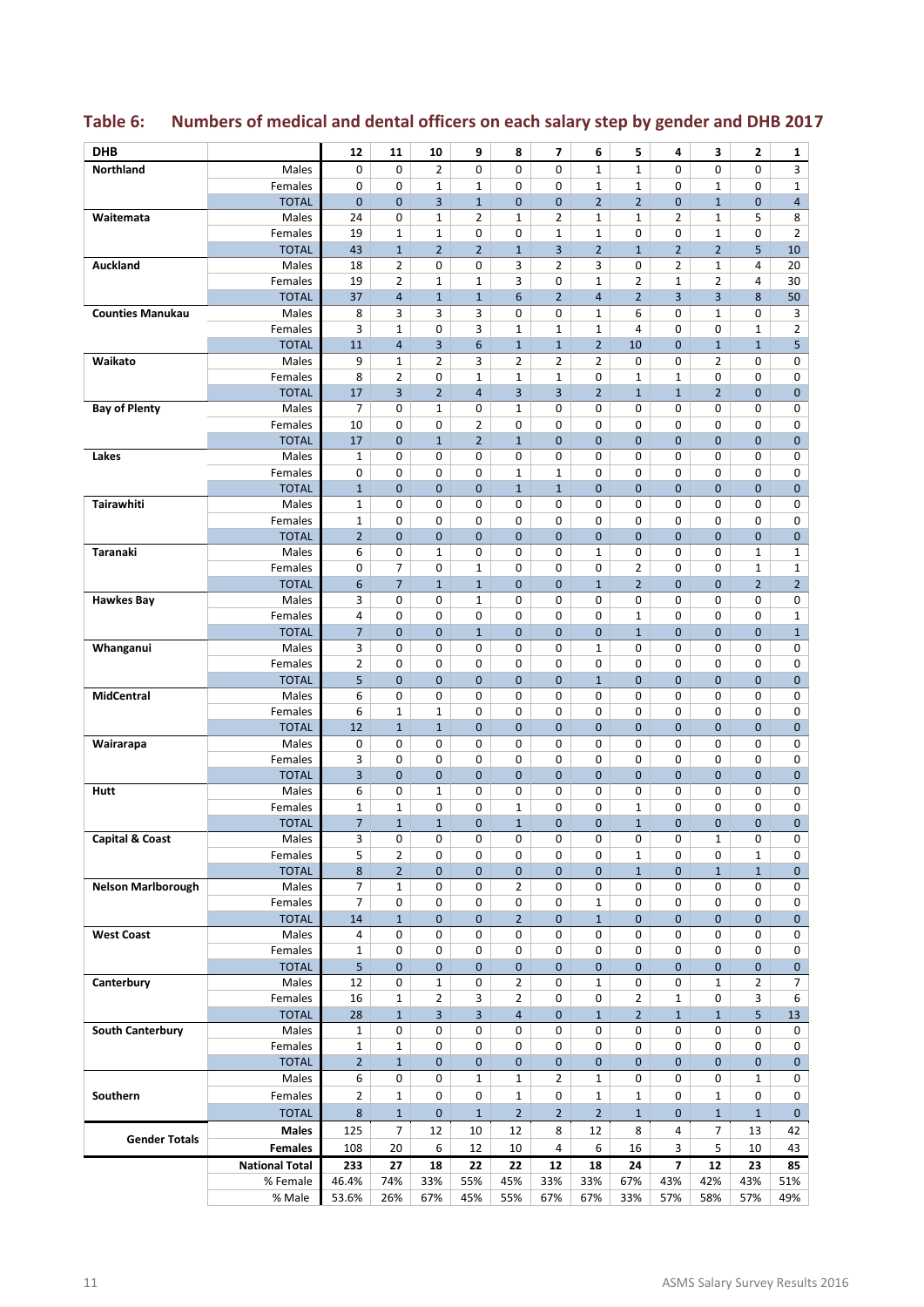

Figure 5 displays the proportion of the specialist and medical and dental workforce on the top step of the salary scale over the past eleven years.

#### **Figure 5: Proportion of specialists on the top step of the salary scale from 2006-2017**

Figures 6, 7 and 8 and 9 track the total numbers of specialists and medical and dental officers over the past eleven years including how these numbers are split according to gender. [Figure 6](#page-13-0) suggests that the numbers of women specialists are growing an[d Figure 7](#page-13-1) suggests that the proportionate gender balance of the specialist workforce is gradually evening out (63% male to 37% female).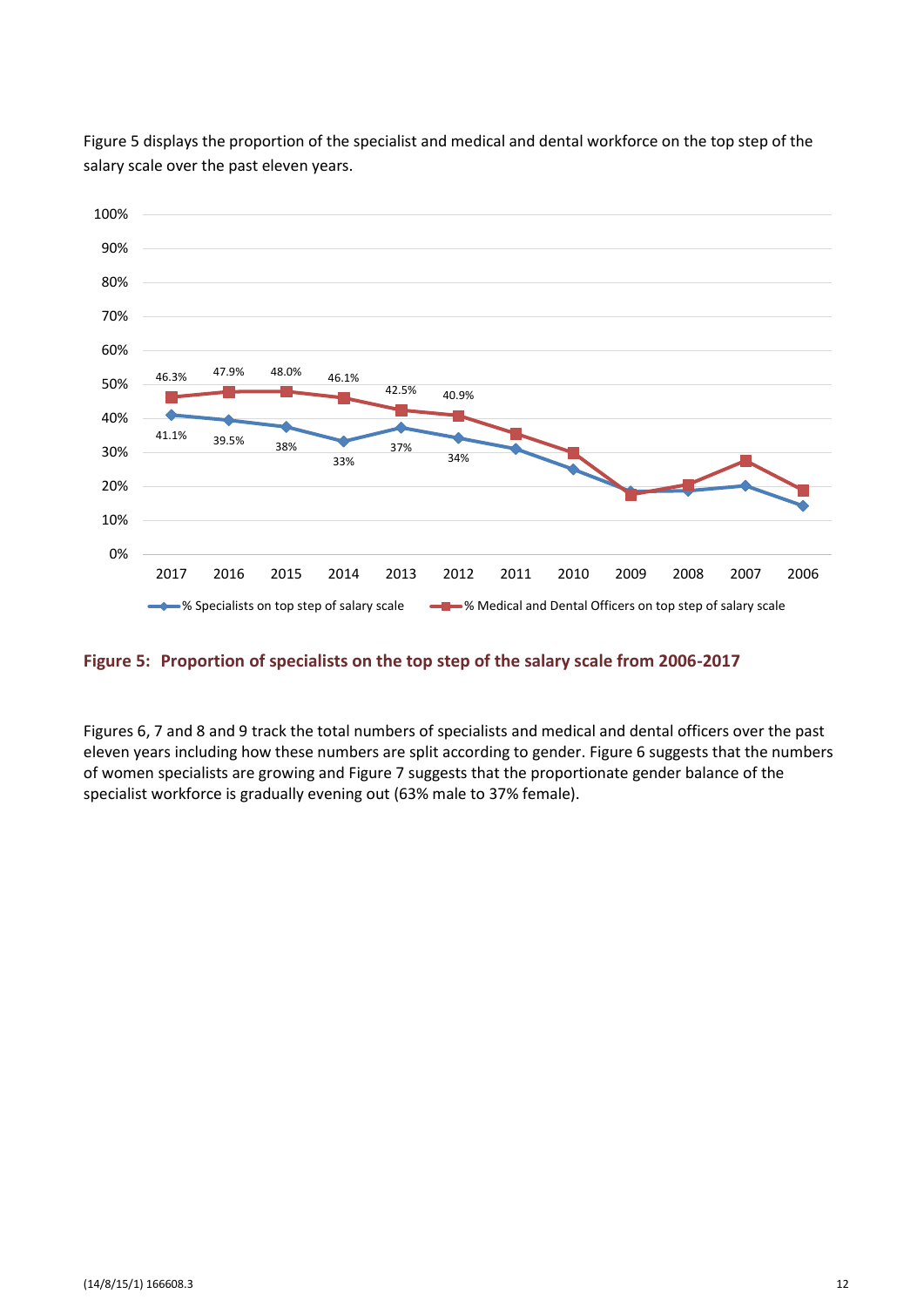

<span id="page-13-0"></span>



#### <span id="page-13-1"></span>**Figure 7: Proportions of male/female specialists 2006-2017**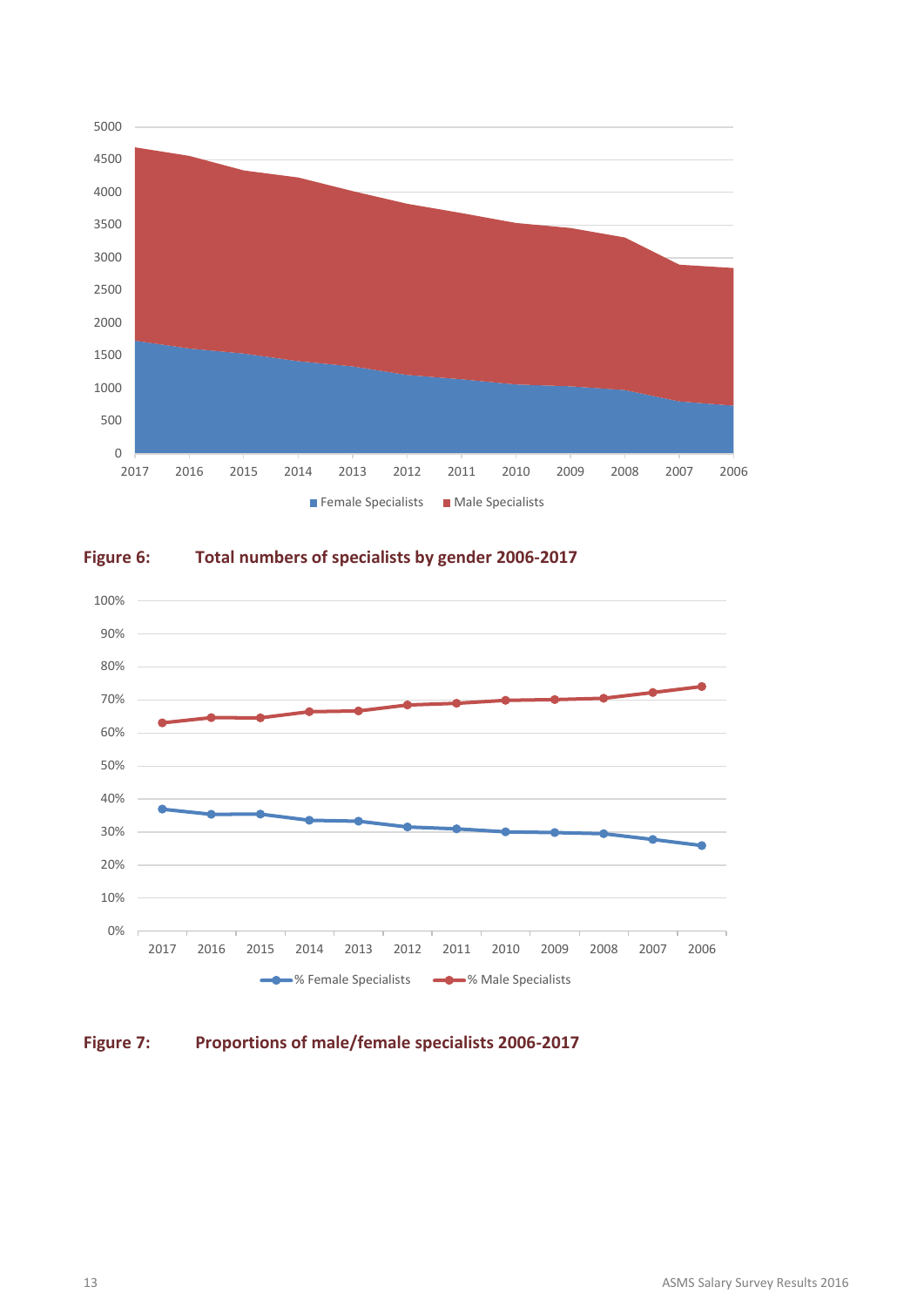

For medical and dental officers, the numbers are relatively static and the male/female ratios more even than in the specialist workforce (Figures 8 and 9).

#### **Figure 8: Total numbers of medical and dental officers by gender 2006-2017**